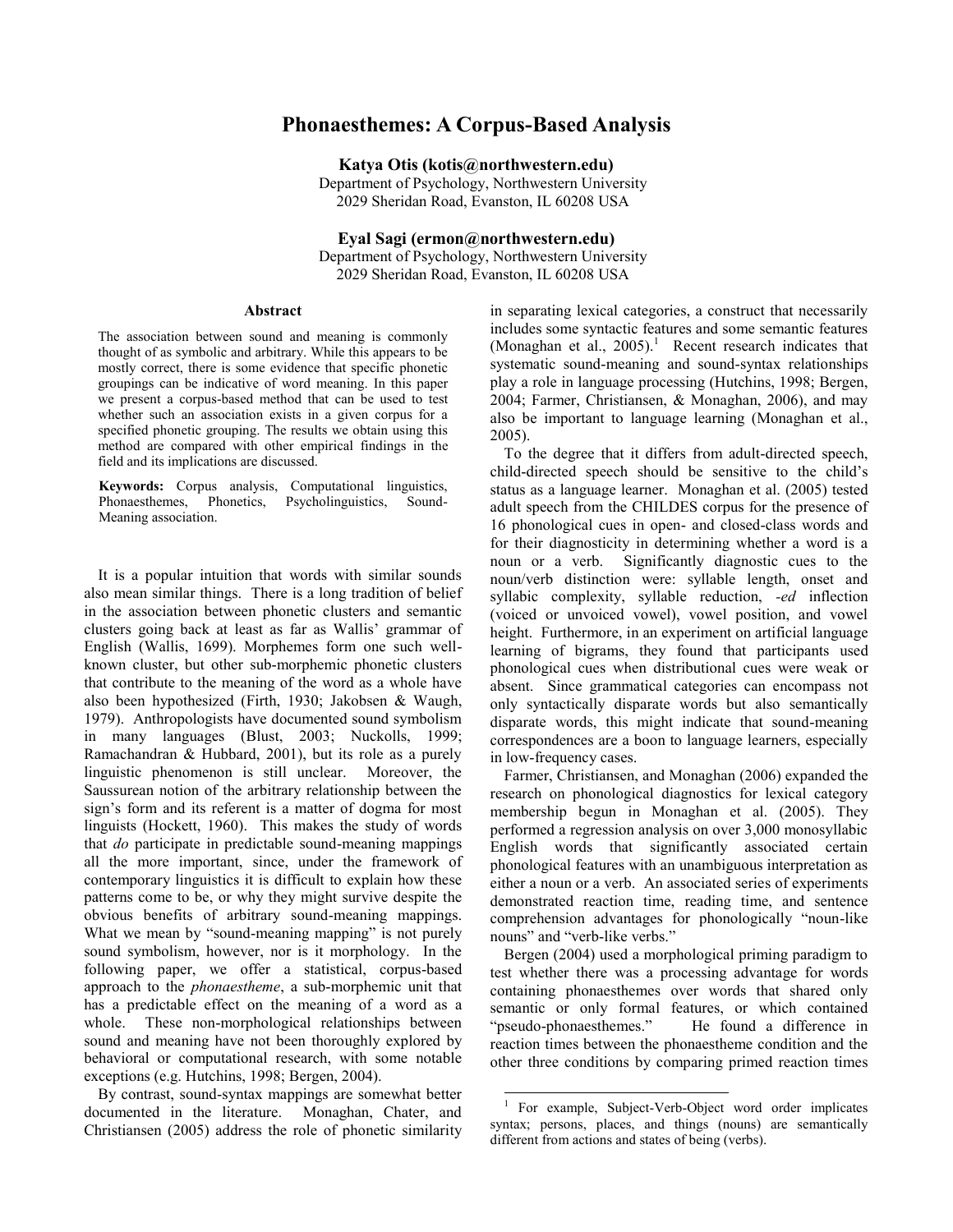to RTs to the same words in isolation, drawn from Washington University"s English Lexicon Project. He demonstrated both a facilitation effect for word pairs containing a phonaestheme and an inhibitory effect for word pairs in which the prime contained a pseudo-phonaestheme. His use of corpus-based methods (in this case, Latent Semantic Analysis: Landauer, Foltz & Laham, 1998) was limited to ensuring that his list of words used in meaningonly priming pairs did not have any higher semantic coherence than the list of words used in phonaestheme priming pairs.

Finally, Hutchins (1998, Study 1 and 2) examined participants' intuitions about 46 phonaesthemes drawn from nearly 70 years of speculation about sound-meaning links in the literature. In her studies, participants ranked phonaestheme-bearing words" perceived coherence with a proposed gloss or definition meant to represent the meaning uniquely contributed by the phonaestheme. Participants also assigned candidate definitions to nonsense words containing phonaesthemes at rates significantly above chance, while words without phonaesthemes were assigned particular definitions at rates not significantly different from chance. She also examined patterns internal to phonaesthemes: strength of sound-meaning association, regularity of this association, and "productivity," defined as likelihood that a nonword containing that phonaestheme will be associated with the definition of a real word containing that phonaestheme.

In this paper, we chose a different approach to the study of phonaesthemes than previously demonstrated in the literature. Where previous approaches relied on intuition or a structured lexicon to gather words with candidate phonaesthemes in them, we use a corpus analysis of texts available through Project Gutenberg (Lebert, 2005). In the following experiment, we examine 47 distinct groups of words bearing candidate phonaesthemes from a large corpus using a statistical method based on Latent Semantic Analysis.

Previous studies of phonaesthemes relied on the intuitions of participants to verify the sound-meaning relationships of interest (e.g., Hutchins, 1998; Bergen, 2004). These methods are at their best when testing only a limited number of phonaesthemes. As a result, such studies have often constrained their examination to only a handful of phonaesthemes. Even the most extensive of these works, Hutchins (1998), who identified over 100 phonaesthemes previously indicated in the literature, uses only 46 of them in her experiments. In contrast with the experimental methods employed by Hutchins (1998), Bergen (2004), and others, we used a computational method based on LSA to explore sound-meaning relationships such as those exhibited by phonaesthemes.

One of Latent Semantic Analysis' most useful features is that it can be used to compute and compare semantic vectors of words and phrases. We use this feature to compare the semantic relatedness clusters comprised of words that share a phonaestheme to clusters comprised of words chosen at random from the entire corpus. Because the phonaestheme as a construct necessarily involves a partial overlap in meaning beyond that generally found in language, we hypothesize that words sharing a phonaestheme would exhibit greater semantic relatedness than words chosen at random from the entire corpus. This computational approach to the problem has two distinct advantages over the experimental methods commonly found in the literature. First, this method is objective and does not rely heavily on intuition on either the part of the experimenter or participants<sup>2</sup>. Second, it is possible to use the method to test a large number of candidate phonaesthemes without requiring us to probe each participant for hundreds of linguistic intuitions at a time.

## **The Experiment**

## **Method**

For our computational model we used Infomap (http://infomap-nlp.sourceforge.net/; Schütze, 1997), a variant of Latent Semantic Analysis (Landauer & Dumais, 1997; Landauer et al., 1998). Infomap represents words as vectors in a multi-dimensional space whereby the distance between the words is inversely proportional to their semantic similarity. This space is constructed by reducing the number of dimensions of a matrix that records the frequency of co-occurrence between content words in the corpus through the application of a statistical method known as *singular value decomposition*. For the purposes of Infomap, two content words are said to co-occur if they are found within a specific distance from each other (i.e., for Infomap the co-occurrence frequency of *swim* and *water*  could depend on how many times the word *swim* appears within 15 words of *water*). This results in a space in which the vectors for words that frequently co-occur are grouped closer together than words that rarely co-occur within the analysis window. As a result, words which relate to the same topic, and can be assumed to have a strong semantic relation, tend to be grouped together. The semantic relationship between two words can then be measured by correlating the vectors representing those two words within the semantic space. $3$ 

Leveraging this property of semantic spaces allows us to test the hypothesis that pairs of words sharing a phonaestheme are more likely to share some aspect of their meaning than pairs of words chosen at random. We tested whether this was true for any specific candidate phonaestheme using a Monte Carlo analysis. We first identified all of the words in the corpus that shared a

 $\overline{a}$  $2<sup>2</sup>$  At present the experimenters choose which phonetic clusters to test, meaning that intuition is still part of the process. However, whether or not any phonetic cluster qualifies as a valid phonaestheme is entirely statistically determined.

 $3$  This correlation is equivalent to calculating the cosine of the angle formed by the two vectors.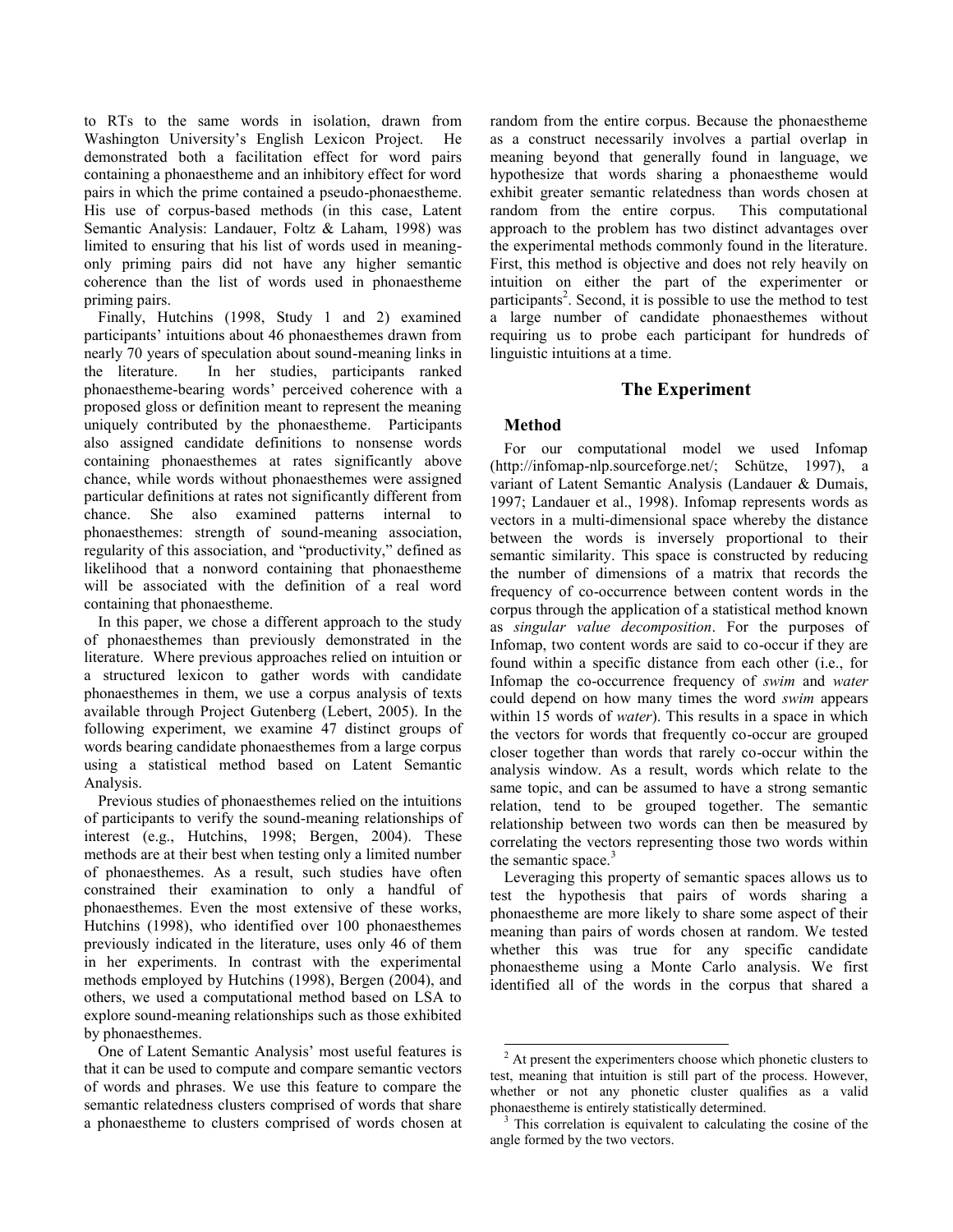conjectured phonaestheme. <sup>4</sup> This resulted in a word cluster representing each candidate phonaestheme. Next we performed two separate Monte Carlo analyses. The first analysis averaged the semantic relationship of 1000 instances of word pairs chosen at random from the cluster. This was designed to measure the overall semantic relationship of words within the cluster. A second analysis tested the statistical significance of this relationship by running 100 t-test comparisons. Each of these tests compared the relationship of 50 pairs of words chosen at random from the conjectured cluster with 50 pairs of words chosen at random from a similarly sized cluster that was randomly generated from the list of 20,000 words for which Infomap computed vectors. We recorded the number of times these t-tests resulted in a statistically significant difference ( $\alpha$  = .05). Both of these analyses were performed 3 times for each conjectured phonaestheme and the median value for each run was used as the final result.

### **Materials**

 $\overline{a}$ 

We used a corpus based on Project Gutenberg (http://www.gutenberg.org/). Specifically, we used the bulk of the English language literary works available through the project's website. This resulted in a corpus of 4034 separate documents consisting of over 290 million words. Infomap analyzed this corpus using default settings (a co-occurrence window of 15 words and using the 20,000 most frequent content words for the analysis) and its default stop list.

The bulk of the candidate phonaesthemes we used were taken from the list used by Hutchins (1998) with the addition of two possible phonaesthemes that seemed interesting to us. We also included several letter combinations that we thought were unlikely to be phonaesthemes in order to test the method"s capacity for discriminating between phonaesthemes and nonphonaesthemes. Overall we examined 50 possible phonaesthemes. Of these, 46 were taken from the list Hutchins' used in her first study<sup>5</sup>, two were candidates that we considered to be plausible phonaesthemes (*kn-* and *-ign*), and for the last two we chose phonemic sequences we thought were unlikely to be phonaesthemes (*br-* and *z-*), yielding a final list of 47 candidate phonaesthemes.

For each phonaestheme we collected all of the instances of that phonaestheme from the 20,000 most frequent content words based on an orthographic match. For each individual word stem, all but one occurrence of the stem were removed from the list (e.g., from the list for the phonaestheme '-asp' we removed the words "clasped" and "clasps" and retained the word "clasp"). Preference was given to retaining the stem itself whenever it was available in the list. We also removed all words whose pronunciations were inconsistent over the same orthographic representation (e.g., the word "touch" was removed from the list of words for the phonaestheme "-ouch"). A sample list of words is given in Figure 1.

| Kneel    | Knew  |
|----------|-------|
| Knight   | Knit  |
| Knock    | Knoll |
| Knuckles |       |
|          |       |

| Figure $1 -$ List of words beginning with the |  |  |
|-----------------------------------------------|--|--|
| phonaestheme kn-                              |  |  |

### **Results**

Our two measures, the average strength of the semantic relationship and the overall frequency of statistically significant t-test comparisons, were highly correlated  $(r =$ 0.93). This indicates that our method is reliable and that its results are reproducible. Because of this high correlation, our analysis is focused on the frequency of statistically significant t-tests, as this analysis is likely to apply equally to the strength of the semantic relationship and is easier to interpret from a statistical perspective.

To determine whether a conjectured phonaestheme was statistically supported by our analysis we compared the overall frequency of statistically significant t-tests with the binomial distribution for our  $\alpha$  (.05). After applying a Bonferroni correction for performing 50 comparisons, the threshold for statistical significance of the binomial test was for 14 t-tests out of 100 to turn out as significant, with a frequency of 13 being marginally significant. We therefore judged significance frequencies (*#Sig* below) of 15 and higher to indicate a phonaestheme for which we had statistical evidence. We judged significance frequencies of 13 and 14 to indicate a phonaestheme for which we had only marginal statistical support. A list of the results for each of the tested phonaesthemes can be found in Appendix A.

Among Hutchins" original list of 46 possible phonaesthemes, we discovered 27 statistically reliable phonaesthemes and one marginally reliable phonaestheme. Overall our results were in line with the empirical data collected by Hutchins. By way of comparing the two datasets, #Sig and Hutchins' average rating measure were well correlated  $(r = .61)$ . Neither of the unlikely phonaestheme candidates we examined were statistically supported by our test ( $\#Sig_{br} = 8$ ;  $\#Sig_{z} = 6$ ), whereas both of our newly hypothesized phonaesthemes were statistically supported ( $#Sig_{kn} = 41$ ;  $#Sig_{qn} = 27$ ).

Interestingly, there was a negative correlation  $(r = -0.44)$ between the number of tokens for a given phonaestheme and its significance frequency. However, it is important to note that this correlation is not unique to our method as it is also

 $4$  It is important to note that due to the nature of a written corpus, the match was orthographical rather than phonetic. However, in most cases the two are highly congruent.

<sup>5</sup> After examining our corpus we decided to drop three of Hutchins' list of phonaesthemes ('str p', 'sp\_t', and '-isp') because each of them had 3 or fewer types in our corpus and were therefore not suitable for statistical analysis. It should be noted that two of these three ('str p' and '-isp') also had only 3 types according to Hutchins.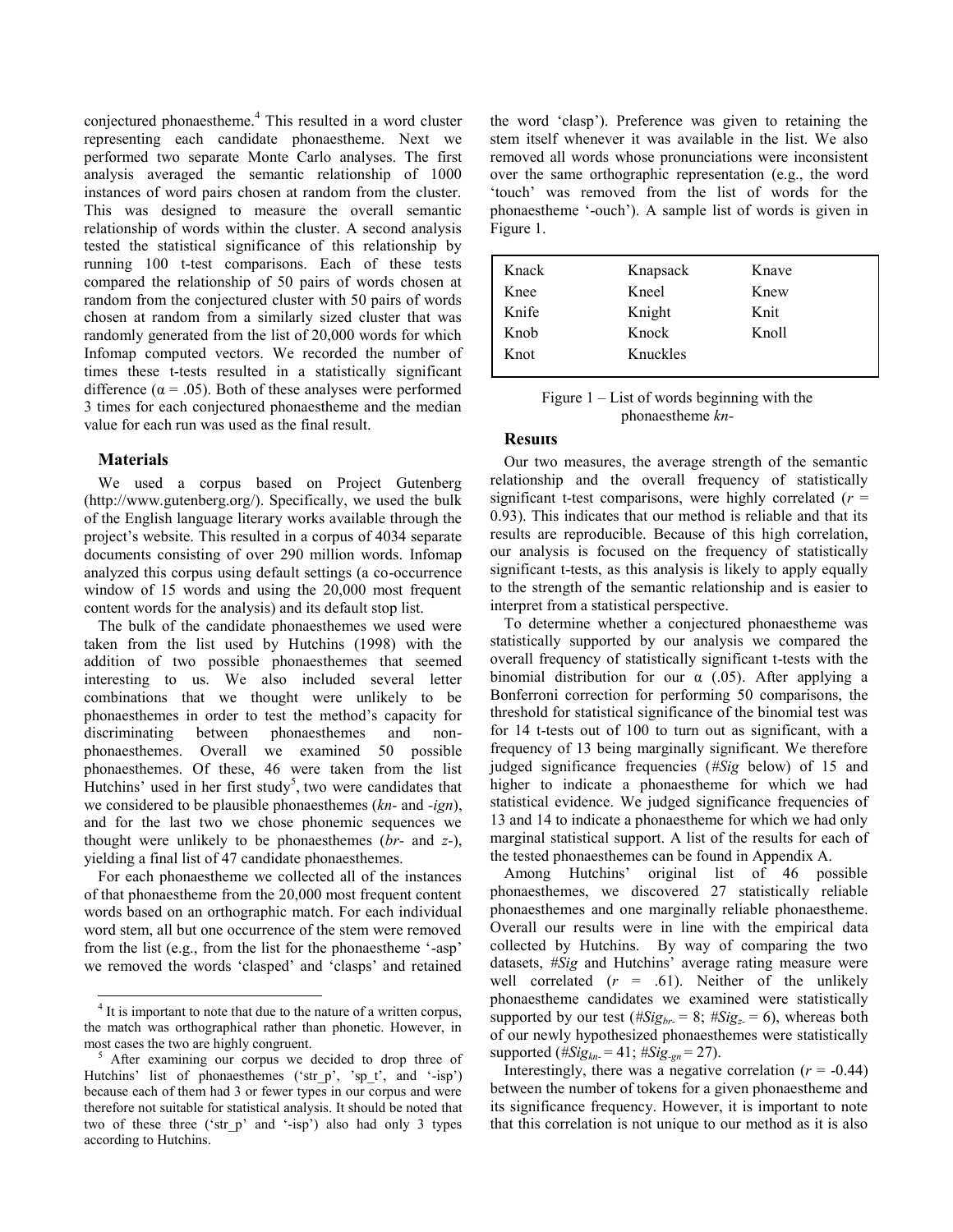evident in the results reported by Hutchins (e.g.,  $r = -0.62$ ) between #Type and the average rating in Hutchins' study 1).

### **Discussion**

We successfully used our computational method to verify phonaesthemes using a statistical corpus analysis. These results were congruent with the empirical data collected by Hutchins, suggesting that this statistical method can be used as a tool to examine the validity of conjectured phonaesthemes. Unlike previous work, our model can be used to directly test whether a cluster of words containing a phonaestheme is more semantically similar than would be expected by chance. While we successfully applied this test to discriminate between phonaesthemes and pseudophonaesthemes, at present our method does not identify what specific semantic content is carried by the identified phonaestheme. Incorporating statistical methods designed to identify the topic of a given text, such as those suggested by Griffiths and Steyvers (2002) and Blei, Ng, and Jordan (2003) may allow us to extract the specific semantic content associated with the phonaestheme, using the same corpus in which we observed the meaning vectors that identified these phonaesthemes.

It is interesting to note that the most frequently cited phonaesthemes also exhibited an exceptionally high level of support (e.g.,  $\#Sig_{gl} = 96$ ;  $\#Sig_{ump} = 75$ ). This supports the common intuition about these phonetic groups' internal sound-meaning relationship and suggests that intuition tends to pick out the strongest phonaesthemes rather than weaker ones. Because of this tendency, it is likely that there is an inherent bias toward specific "easy to find" phonaesthemes in the literature. For instance, it is possible that phonaesthemes can also be infixes, but all of the phonaesthemes identified so far have been either prefixes or suffixes. In order to more rigorously test the effect of phonaesthemes on processing, a better method for identifying phonaesthemes of various degrees of strength and semantic coherence is required. Our computational method can be adapted for such use within a given corpus or across several corpora, and is therefore more suitable for the task of phonaestheme detection than any previous method of which we are aware.

At the same time, it is important to note that our method does not always validate the intuitions of previous authors. For example, we found statistical support for only 27 of the 46 phonaesthemes Hutchins examined. One possible reason for this is that some phonetic clusters drawn from our corpus had low internal semantic coherence overall, but are found in a small subset of words that are highly coherent with each other. This is especially likely in larger clusters (e.g., *gr-* which had 66 tokens). However, it is important to remember that phonaesthemes are defined as a sound or cluster of sounds that acts as a carrier for semantic content. If the number of words that share the phonaesthetic meaning is only a small subset of the number of words exhibiting the phonetic cluster then it is possible that the shared meaning is not due to a phonaestheme, but instead a common etymological root or a shared vowel quality within the subset. Indeed, it is likely that a large enough set of words, even if random, will contain a subset that shares some semantic content.

It is also possible that differences between our results and those reported elsewhere may be attributable to the age of our corpus. While the Gutenberg corpus is large, it is also drawn largely from works composed in the  $19<sup>th</sup>$  century. It would therefore be interesting to replicate this work with more recent corpora like the British National Corpus (BNC) or Touchstone Applied Science Associates (TASA) corpus.

Finally, while the method we present in this paper is useful for the examination and identification of phonaesthemes within texts such methods are unlikely to afford sufficient insights into the processes that underlie the association between phonetic structure and semantic content. However, because our method can be used to identify new phonaesthemes and to compare the relative strength of various phonaesthemes, we hope that it will enable researchers to generate experimental designs that can examine the relationship between phonetic form and semantic content.

In concurrent research (Otis  $\&$  Sagi, in prep), we are examining the effect of phonaesthemes on sentence processing and paraphrasing. The stimuli are nonsense nouns bearing phonaesthemes embedded in sentences that are either congruent or incongruent (determined by an LSA document-to-term analysis) with a real word bearing that phonaestheme. Participants are asked to read these sentences and then write a paraphrase of each. Preliminary analysis indicates that paraphrase typing latency in the presence of a congruent phonaestheme is significantly less than in the presence of a phonaestheme whose meaning is incongruent with the sentence paraphrased.

This study provides a necessary counterpart to the evidence from our computational method for detecting phonaesthemes. Behavioral tests of the effect of phonaesthemes on language processing can show us that the patterns that link sound and meaning in large corpora are not merely metalinguistic intuitions or artifacts of applying a mathematical method to large corpora, but are also psychologically real for language users.

### **References**

- Bergen, B. (2004). The Psychological Reality of Phonaesthemes. *Language*, 80(2), 291-311.
- Blei, D., Ng, A. Y., & Jordan, M. (2003). Latent dirichlet allocation. *Journal of Machine Learning Research*, 3, 993-1022.
- Blust, R. (2003). The phonestheme n in Austronesian languages. *Oceanic Linguistics* 42: 187-212.
- Farmer, T. A., Christiansen, M. H., & Monaghan, P. (2006). Phonological typicality influences on-line sentence comprehension. *Proceedings of the National Academy of Sciences*, 103(32), 12203-12208.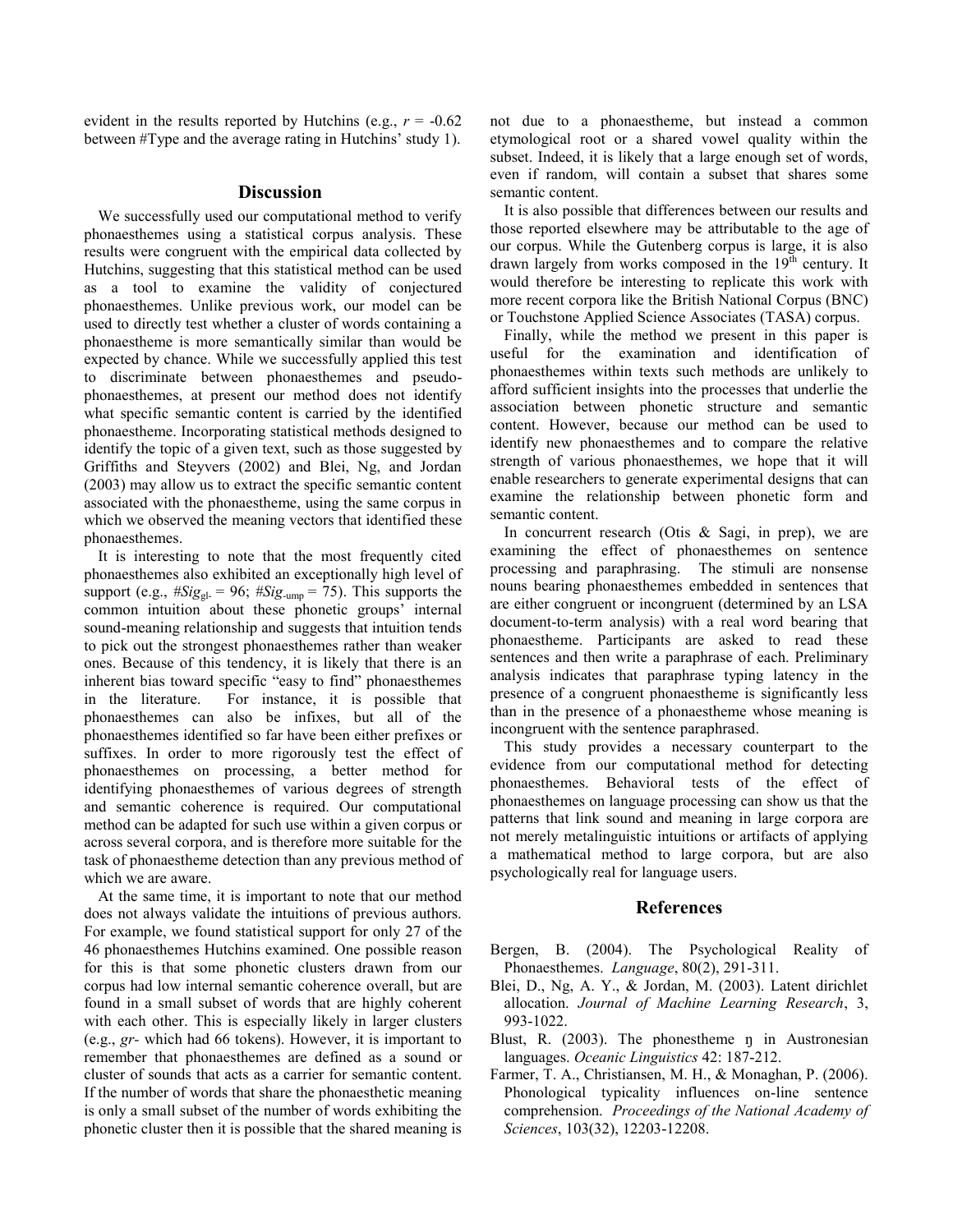Firth, J. (1930). *Speech*. London: Oxford University Press.

- Griffiths, T. L., & Steyvers, M. (2002). A probabilistic approach to semantic representation. In *Proceedings of the 24th annual conference of the cognitive society* (pp. 381-386). Mahwah, NJ: Lawrence Erlbaum Associates.
- Hockett, C. F. (1960). The origin of speech. *Scientific American*, 203, 88-96.
- Hutchins, S. S. (1998). The psychological reality, variability, and compositionality of English phonesthemes. *Dissertation Abstracts International*, 59(08), 4500B. (University Microfilms No. AAT 9901857).
- Jakobson, R., and Waugh, L. (1979). *The sound shape of language*. Bloomington: Indiana University Press.
- Landauer, T. K., & Dumais, S. T. (1997). A solution to Plato's problem: The Latent Semantic Analysis theory of the acquisition, induction, and representation of knowledge. *Psychological Review*, 104, 211-240.
- Landauer, T. K., Foltz, P. W., & Laham, D. (1998). Introduction to Latent Semantic Analysis. *Discourse Processes*, 25, 259-284.
- Lebert, M. (2005). *Project Gutenberg, from 1971 to 2005.* Retrieved January 22nd, 2008 from http://www.etudesfrancaises.net/dossiers/gutenberg\_eng.htm
- Monaghan, P., Chater, N., & Christiansen, M. (2005). The differential role of phonological and distributional cues in grammatical categories. *Cognition*, 96(1), 143-182.
- Nuckolls, J. B. (1999). The case for sound symbolism. *Annual Review of Anthropology*, 28, 225-252.
- Otis, K., & Sagi, E. (in preparation). Coherence is not just semantic: How phonaesthemes facilitate language processing.
- Ramachandran, V. S. & Hubbard, E. M. (2001). Synaesthesia: A window into perception, thought and language. *Journal of Consciousness Studies*, 8(12), 3-34.
- Schütze, J. (1997). *Ambiguity Resolution in Language Learning*. Stanford CA: CSLI Publications.
- Wallis, J. (1699). *Grammar of the English Language*. Oxford, UK: Lichfield.
- Infomap [Computer Software]. (2007). http://infomapnlp.sourceforge.net/. Stanford: CA.

## **Appendix A – Detailed results**

Table 1: Prefix Phonaesthemes from Hutchins (1998)

| Cluster | <b>Strength</b> | #Sig | #Tokens |
|---------|-----------------|------|---------|
| bl-     | 0.047           | 16   | 42      |
| cl-     | 0.033           | 7    | 62      |
| $cr-$   | 0.023           | 6    | 64      |
| dr-     | 0.046           | 16   | 41      |
| fl-     | 0.052           | 13   | 53      |
| gl-     | 0.120           | 96   | 22      |
| gr-     | 0.028           | 5    | 66      |
| sc-/sk- | 0.038           | 12   | 72      |
| scr-    | 0.050           | 28   | 16      |
| sl-     | 0.044           | 12   | 40      |
| sm-     | 0.048           | 21   | 17      |
| sn-     | 0.080           | 38   | 16      |
| sp-     | 0.023           | 8    | 69      |
| spl-    | 0.069           | 31   | 6       |
| spr-    | 0.121           | 92   | 8       |
| squ-    | 0.038           | 10   | 11      |
| st-     | 0.028           | 9    | 139     |
| str-    | 0.051           | 16   | 38      |
| sw-     | 0.045           | 18   | 28      |
| tr-     | 0.033           | 5    | 84      |
| tw-     | 0.058           | 23   | 23      |
| wr-     | 0.067           | 22   | 22      |